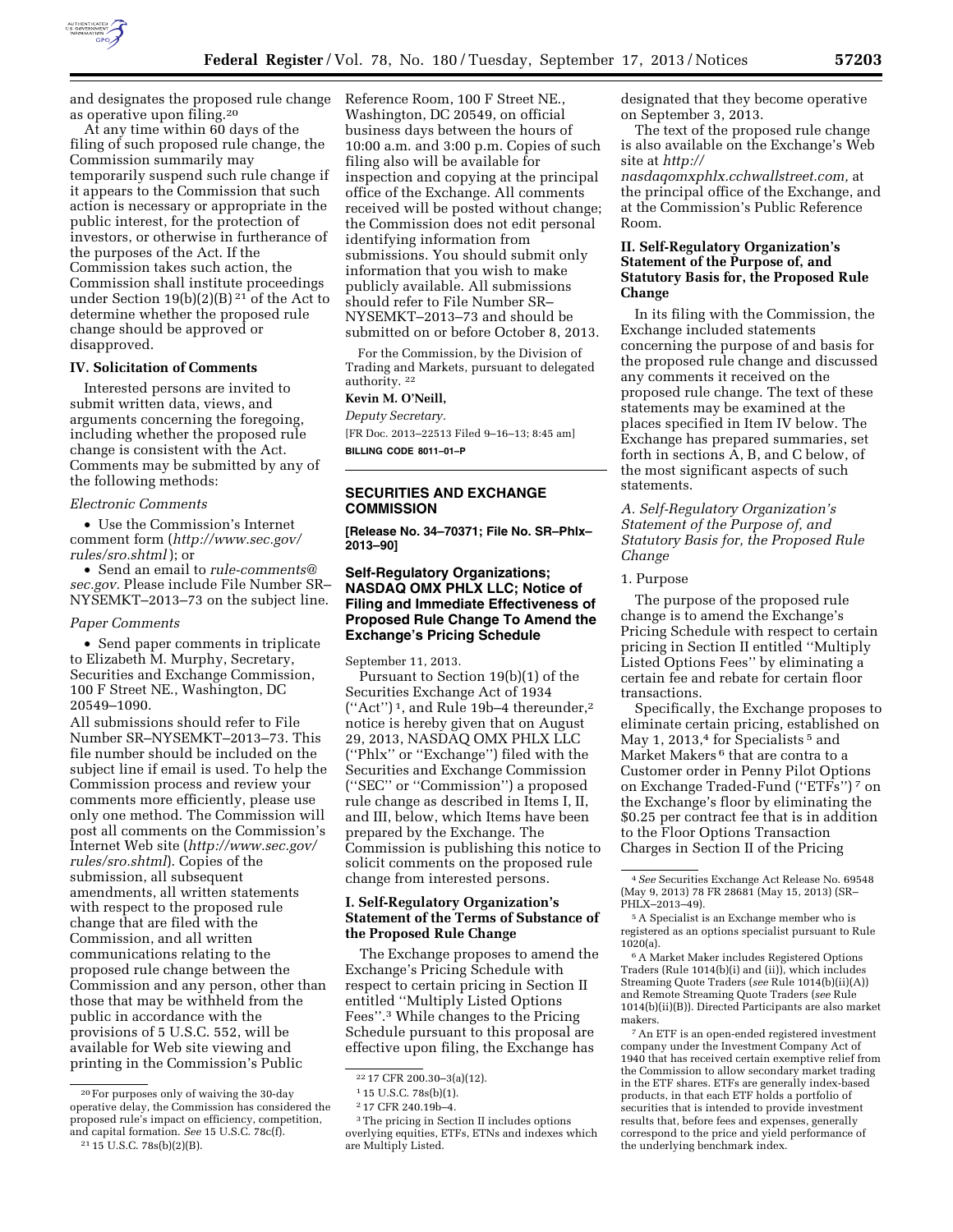Schedule.8 Additionally, the contra Customer order to the Specialist and Market Maker transaction, established on May 1, 2013,9 no longer will be entitled to a rebate of \$0.25 per contract. The Exchange believes that the existing pricing structure did not provide any material benefit to Specialists, Market Makers, Customers or to the Exchange and that this new pricing will not impact trading in Penny Pilot Options on ETFs on the Exchange's trading floor.

### 2. Statutory Basis

The Exchange believes that its proposal to amend its Pricing Schedule is consistent with Section 6(b) of the Act 10 in general, and furthers the objectives of Section  $6(b)(4)$  of the Act<sup>11</sup> in particular, in that it is an equitable allocation of reasonable fees and other charges among Exchange members and other persons using its facilities.

The Exchange believes it is reasonable to eliminate certain pricing for Specialists and Market Makers that are contra to a Customer Penny Pilot Options on ETFs transacted on the Exchange's floor by eliminating the \$0.25 per contract fee that is in addition to the Options Transaction Charges 12 in Section II of the Pricing Schedule is reasonable because the Exchange has determined that the fee did not encourage more orders in Penny Pilot Options on ETFs to be delivered and executed on the Exchange's trading floor and did not provide any material additional opportunity for floor participants to interact with that order. The Exchange also proposes to eliminate this since the Exchange also seeks to eliminate the rebate to the Customer on the contra-side of a Specialist and Market Maker floor transaction in a Penny Pilot Option on an ETF. The Exchange determined that paying a rebate of \$0.25 per contract to Customers on the contra-side of a Specialist and Market Maker Penny Pilot Options on an ETF order did not encourage market participants to send Customer Penny Pilot Options on ETFs to the Exchange's floor for execution to qualify for the rebate when they are

contra to a Specialist or Market Maker order.

The Exchange's proposal to eliminate certain pricing for Specialists and Market Makers that are contra to a Customer Penny Pilot Options on ETFs transacted on the Exchange's trading floor by eliminating the \$0.25 per contract in addition to the Options Transaction Charges<sup>13</sup> in Section II of the Pricing Schedule is equitable and not unfairly discriminatory because it applies to all Specialists and Market Makers equally and uniformly.

The Exchange's proposal to eliminate the \$0.25 per contract rebate to a Customer that is contra to a Specialist or Market Maker order in a Penny Pilot Options on an ETF transacted on the Exchange's trading floor is reasonable because although Customer order flow is unique and such order flow may attract liquidity to the market to the benefit of all market participants, the rebate at hand did not attract additional liquidity and thus no additional benefit to market participants. The Exchange will uniformly eliminate for all Customers the \$0.25 per contract rebate for orders that are contra to a Specialist or Market Maker order in Penny Pilot Options on ETFs transacted on the Exchange's trading floor so it is equitable and not unfairly discriminatory because it applies to all Customers.

## *B. Self-Regulatory Organization's Statement on Burden on Competition*

The does not believe that the proposed rule change will impose any burden on competition not necessary or appropriate in furtherance of the purposes of the Act. The Exchange believes these pricing amendments do not impose a burden on competition but rather that the proposed rule change will continue to promote competition on the Exchange and position the Exchange as an attractive alternative when compared to other options exchanges.

The Exchange operates in a highly competitive market, comprised of eleven [sic] exchanges, in which market participants can easily and readily direct order flow to competing venues if they deem fee levels at a particular venue to be excessive or rebates to be inadequate. Accordingly, the fees that are assessed and the rebates paid by the Exchange described in the above

proposal are influenced by these robust market forces and therefore must remain competitive with fees charged and rebates paid by other venues and therefore must continue to be reasonable and equitably allocated to those members that opt to direct orders to the Exchange rather than competing venues.

## *C. Self-Regulatory Organization's Statement on Comments on the Proposed Rule Change Received From Members, Participants, or Others*

Written comments were neither solicited nor received.

## **III. Date of Effectiveness of the Proposed Rule Change and Timing for Commission Action**

The foregoing rule change has become effective pursuant to Section  $19(b)(3)(A)(ii)$  of the Act.<sup>14</sup> At any time within 60 days of the filing of the proposed rule change, the Commission summarily may temporarily suspend such rule change if it appears to the Commission that such action is necessary or appropriate in the public interest, for the protection of investors, or otherwise in furtherance of the purposes of the Act. If the Commission takes such action, the Commission shall institute proceedings to determine whether the proposed rule should be approved or disapproved.

#### **IV. Solicitation of Comments**

Interested persons are invited to submit written data, views, and arguments concerning the foregoing, including whether the proposed rule change is consistent with the Act. Comments may be submitted by any of the following methods:

### *Electronic Comments*

• Use the Commission's Internet comment form (*[http://www.sec.gov/](http://www.sec.gov/rules/sro.shtml) [rules/sro.shtml](http://www.sec.gov/rules/sro.shtml)* ); or

• Send an email to *[rule-comments@](mailto:rule-comments@sec.gov) [sec.gov.](mailto:rule-comments@sec.gov)* Please include File Number SR– Phlx–2013–90 on the subject line.

#### *Paper Comments*

• Send paper comments in triplicate to Elizabeth M. Murphy, Secretary, Securities and Exchange Commission, 100 F Street NE., Washington, DC 20549–1090.

All submissions should refer to File Number SR–Phlx–2013–90. This file number should be included on the subject line if email is used. To help the Commission process and review your comments more efficiently, please use only one method. The Commission will post all comments on the Commission's

<sup>8</sup>Specialists and Market Makers are assessed a Floor Options Transaction Charge of \$0.25 per contract. *See* Section II of the Pricing Schedule.

<sup>9</sup>*See supra* note 4.

<sup>10</sup> 15 U.S.C. 78f(b).

<sup>11</sup> 15 U.S.C. 78f(b)(4).

<sup>12</sup>Specialists and Market Makers are assessed an Options Transaction Charge of \$0.25 per contract for transacting floor trading ETFs in Penny Pilot Options. *See* Section II of the Pricing Schedule. The Exchange does not assess Payment for Order Flow fees for floor transactions. *See* Section II of the Pricing Schedule.

<sup>13</sup>Specialists and Market Makers are assessed an Options Transaction Charge of \$0.25 per contract for transacting Floor ETFs in Penny Pilot Options. *See* Section II of the Pricing Schedule. The Exchange does not assess Payment for Order Flow fees for floor transactions. *See* Section II of the

<sup>14 15</sup> U.S.C. 78s(b)(3)(A)(ii).